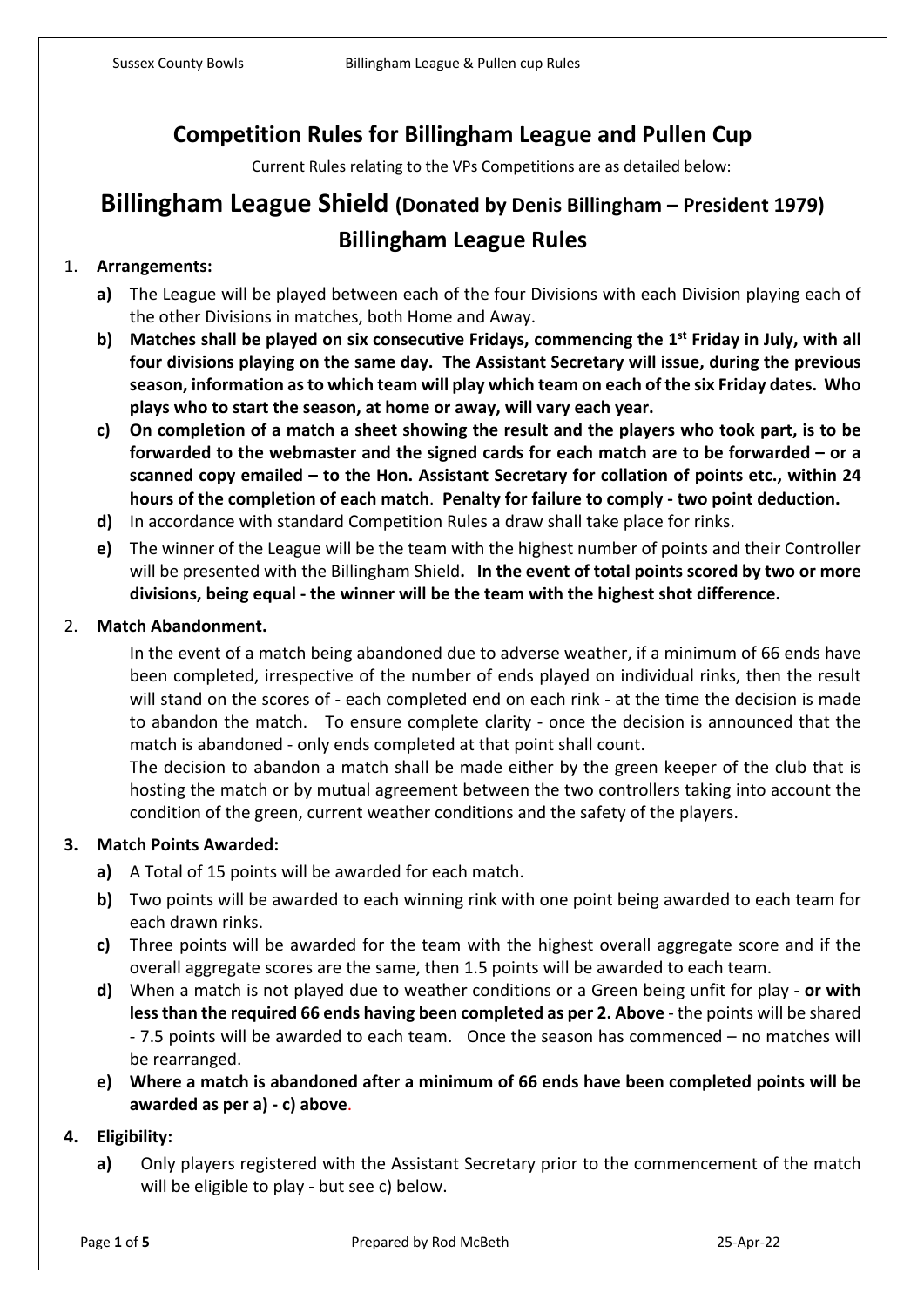# **b) Players selected to play in Billingham League matches MUST HAVE PLAYED - IN THE CURRENT SEASON - in A MINIMUM OF TWO FRIENDLY VP MATCHES AGAINST CLUBS - PRIOR TO PLAYING IN ANY BILLINGHAM LEAGUE MATCH.**

- **c)** Where a friendly match is not played due to adverse weather conditions on the day of the match - the players named on the latest team **as published on the County website** – at least one day prior to the cancellation - shall be deemed to have played and the fixture included as one of the two required matches for qualification for the competition.
- **d)** If a club can only provide, a specific number of rinks (less than the full 6) **of their club players** to play against the VP's, **then that reduced number of rinks, is the maximum number of rinks that the VP's can play on against the club, in order for those players to count as having played one qualifying game**.
- **e)** Only players who start in a full game against a club team (Rink/Triple) from a club in their division can be recorded as having played one of the two games towards qualification. Where a friendly game that has commenced, is rained off due to adverse weather, the players who commenced the game, shall be deemed to have played and the fixture included as one of the two required matches for qualification.

## **Penalty:**

- I) If any unqualified player(s) is/are identified before the start of a match he/they **shall** be allowed to bowl but the Rink(s) on which he/they played will lose 25% of shots scored for each unqualified player on that rink.
- II) If any unqualified player(s) is/are identified after the game, the Rink(s) on which he/they played will lose 25% of shots scored for each unqualified player and the result adjusted accordingly.
- iii) Should the same player(s) take part in a further match as an unqualified player(s) **the rink(s) on which he/they played** - shall be forfeited and for each rink 2 points and 4 shots shall be awarded to the opposition.

# **5. Formulation of Teams:**

- **a)** One of the major aims of the VP's is for players to integrate and play on a rink **with players from other clubs. This is an accepted principle of the VPs. When formulating a team, controllers MUST ENSURE THAT NO MORE THAN A MAXIMUM OF TWO PLAYERS FROM THE SAME CLUB ARE SELECTED TO PLAY ON THE SAME RINK – but see d) below.**
- **b)** Three players from the same club **shall not be selected to play on the same rink** other than in circumstances WHERE the number of players from any one individual club is more than twelve - **THEN each rink MUST contain two players from that club** - and rinks increased to a maximum of three, as necessary. Other than for this reason, if a late substitute is brought in, rinks must be adjusted to prevent this occurring.
- **c) Failure to observe the restrictions in b) and c) above may result in a player being declared an ineligible player. (Meeting 26 Jun 18)**

# **6. Shortage of Players and Penalties:**

- **a)** If a controller is aware that he will be unable to raise a full team for a match then he should notify the opposing Controller and the VP Co-ordinator, where possible, a minimum of five days before the scheduled date for the match. The opposing controller would then reduce his team accordingly whilst still ensuring that rink formats were within the agree guidelines. **(Meeting 30 Sep 16)**
- **b)** If on the day players failed to arrive causing a Controller to have less than a full team:
	- i) if the 'missing players' are in contact with the controller and it is known that they are going to arrive but are just delayed due to unforeseen circumstances, then the match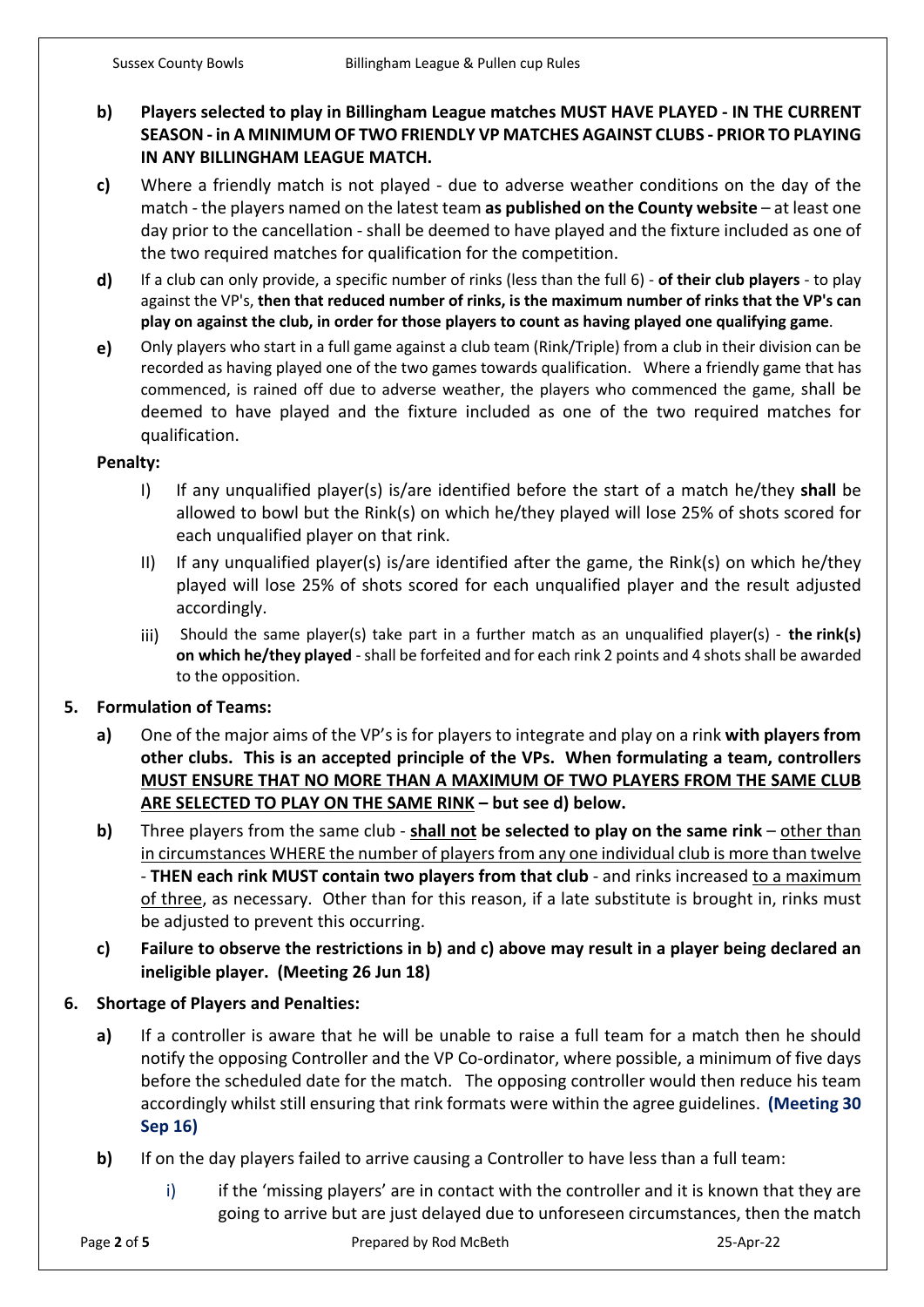should be delayed, where possible, to enable them time to arrive. Agreement by Controllers and common sense must prevail but it must be accepted that some players may require to 'get away' to play in another match in the evening so the length of the delay must be acceptable. It should be remembered that a 30 minute 'grace period' is allowed anyway.

- ii) If there is no contact with the players the match shall commence on time or after the grace period.
- iii) The absentee player shall be allowed to take his place in the team as recorded on the match card, provided he arrives prior to the jack being bowled for the commencement of the sixth end. If he fails to arrive by that time the team shall continue to play as per para d) below - one player and two woods short for the entire game**.**
- **c)** Whenever a full team is not present the following shall apply:
	- i) If a team is short of more than EIGHT players **the match shall be declared void and the Division shall be excluded for the competition and its record expunged.**
	- ii) If a team is short of EIGHT players TWO rinks shall be forfeited and for each rink 2 points and 4 shots shall be awarded to the opposition.
	- iii) If a team is short of SEVEN players ONE rink shall be forfeited and 2 points and 4 shots shall be awarded to the opposition. Rinks shall play with three players as necessary.
	- iv) If a team is short of SIX players or less all rinks shall be played with three players on rinks as necessary.
- **NB** In ii) and iii) above both Controllers shall be entitled to adjust the composition of their rinks to allow for the dropping of one or two rinks *if necessary on the day*. Controllers should still attempt to ensure that the rink format is within the guidelines - but - this may not be possible for the team short of players and the opposing Controller may also wish to adjust his team to allow players from the same club to depart if not required. Common sense and a sense of fair play MUST prevail.
- **d)** Where any rink is short of one player, then the team with a player short on that rink, shall bowl two less woods and the order of play shall be:
	- i) The leads shall bowl in the usual manner;
	- ii) The number two from the team with four players will then bowl his two woods consecutively;
	- iii) The Three's and Skips will then bowl their woods in the normal manner;
	- iv) The rink will be played as six woods against eight and there will be no deduction of shots for the team with three players.
- **e)** If any unqualified players are identified after the game, the Rink(s) on which they played will lose 25% of shots scored - for each unqualified player - and the result adjusted accordingly.

## **Costs:**

**a)** Costs for the hosting of Billingham League matches shall be borne by the home Division.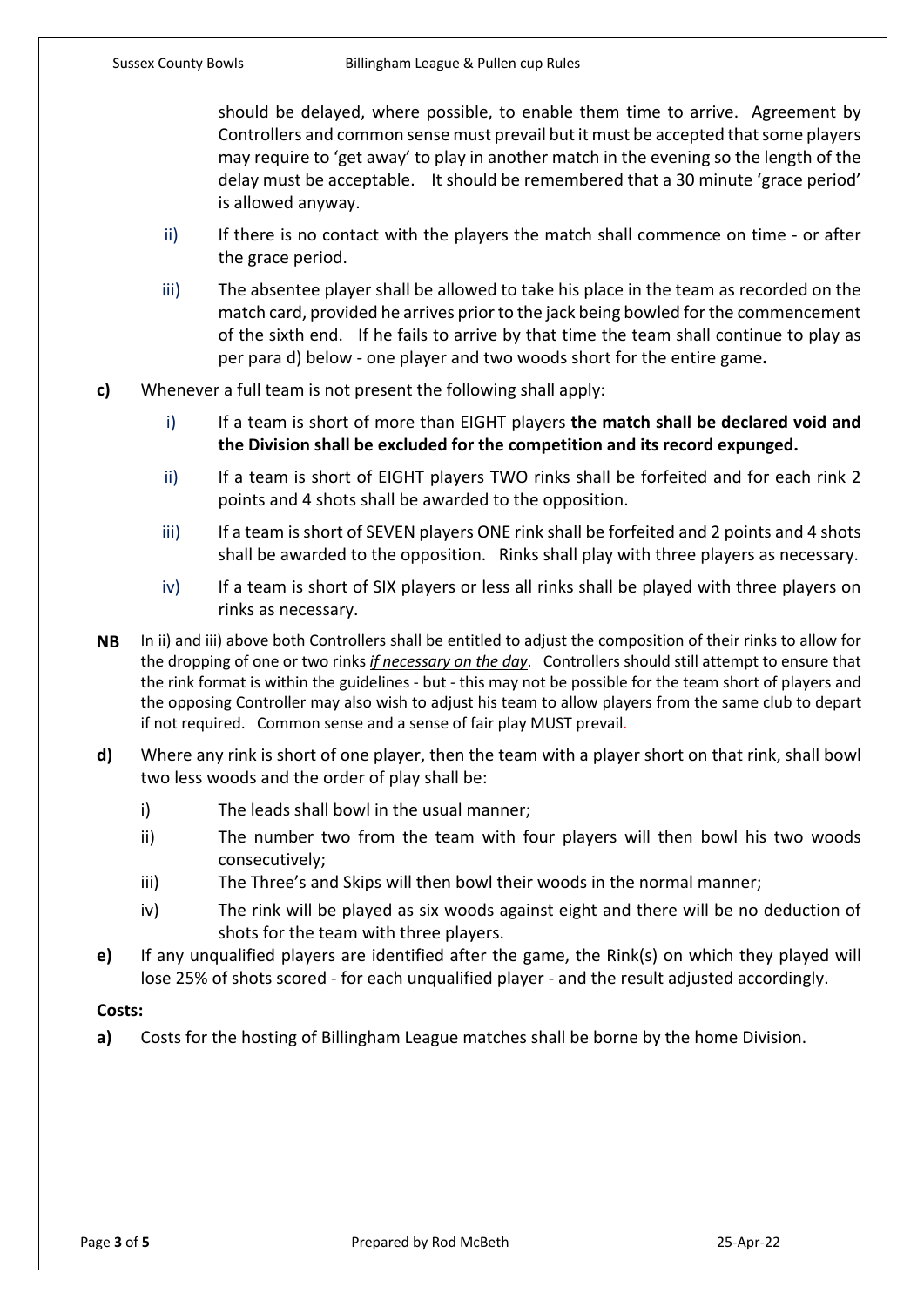# **Pullen Cup (Donated by Mrs Beryl Pullen – Frank Pullen – President 2005) Pullen Cup Rules**

#### **1. Arrangements:**

- **a)** Play is between the Four Divisions and the draw for the following year's semi-finals is made on Pullen Cup Final Day each year. The Laws of the Sport will apply.
- **b)** The Semi-finals will normally be played on the first Friday in September.
- **c)** The final will normally be played on the second Friday in September and will be played sequentially in each of the Divisions over a period of four years - commencing with Division 1 in 2021.
- **d)** In accordance with standard Competition Rules a draw shall take place for rinks.
- **e)** Prior to the start of the match the opposing Controllers [or Captains] shall make a draw to determine a Single rink which shall play a deciding end in the event of a tie in the match proper.
- **f)** The Regulations as quoted in Para 2 of the Billingham League Rules as above, re matches abandoned part way through, apply equally to the Pullen Cup Semi Finals or Final.

## **2. Result of Match:**

**a)** The winning team in both the Semi Finals and the Final shall be the team that achieves the highest overall aggregate shot score.

In the final, the Controller of the winning team will be presented with the Pullen Cup.

- **b)** If a Semi Final is unable to be played on the agreed date due to weather conditions or a Green being unfit for play the Assistant Secretary must be notified at the earliest opportunity. He will arrange with the Presidential team for a draw to be made to decide who will progress to the final.
- **c)** If the Final is unable to be played on the agreed date due to weather conditions or a Green being unfit for play the result shall be record as no winner for that season (Unplayed).

## **3. Eligibility:**

- **a)** To qualify for the Competition Vice Patrons must have played in at least two of the Six inter Divisional (Billingham League) fixtures in the same season.
- **b)** Where an inter Divisional match is not played, the players named on the latest team as published on the County website - at the time the match is cancelled - shall be deemed to have played and included in those qualified for the competition.

## **4. Formulation of Teams:**

**a)** The Regulations as quoted in Para 5 of the Billingham League Rules as above, apply equally to the formulation of teams for all Pullen Cup matches.

## **5. Shortage of Players and Penalties:**

- **a)** The Regulations as quoted in Para 6 of the Billingham League Rules as above, apply equally to the formulation of teams for all Pullen Cup matches
- **b)** If any unqualified player(s) is/are identified before the start of a match he/they should be allowed to bowl but the Rink(s) on which he/they played will lose 25% of shots scored for each unqualified player on that rink.